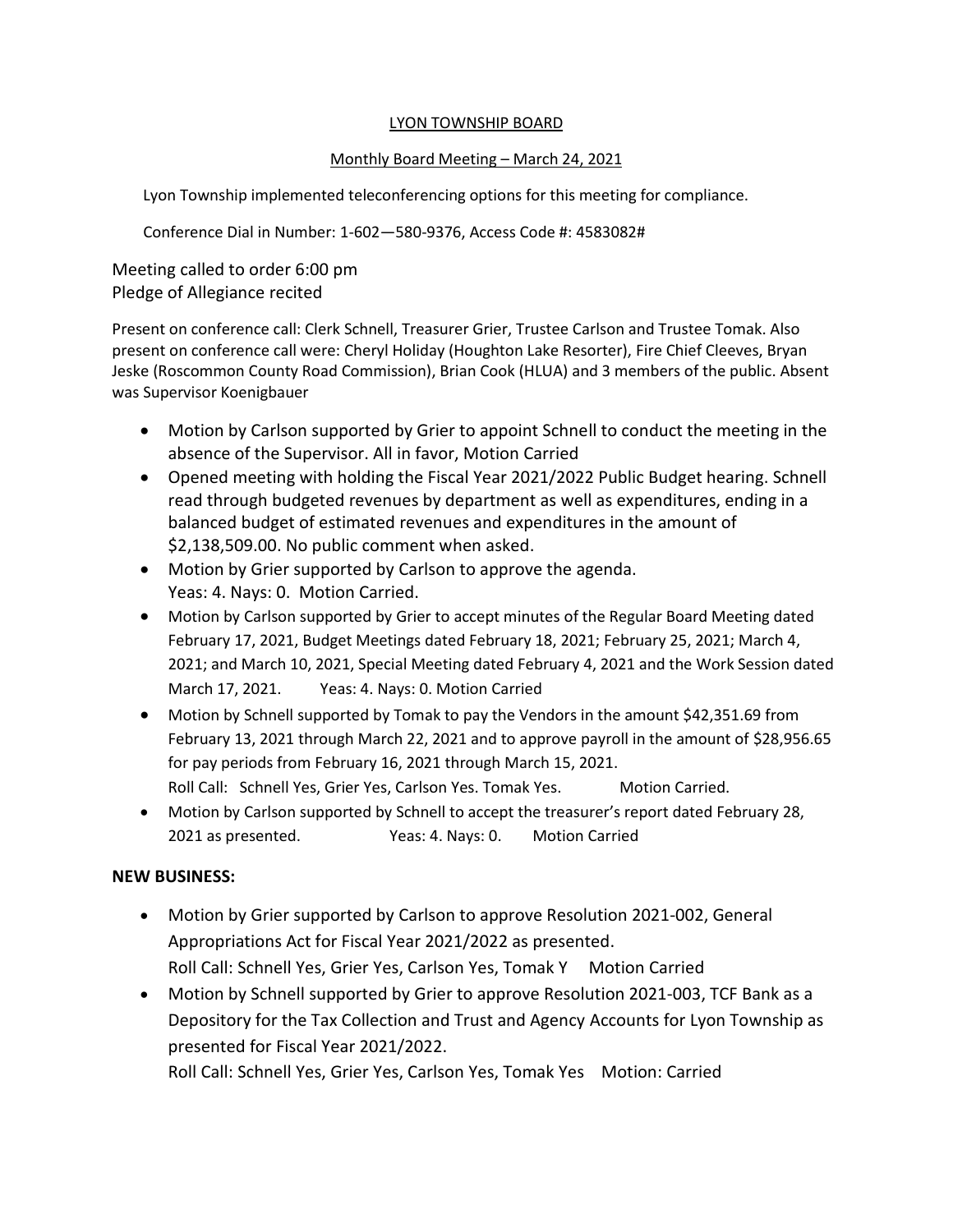- Motion by Carlson supported by Grier to approve the Agreement Establishing a Summer Tax Collection and Schedule for Delivery of Such Tax Collections, made on January 5<sup>th</sup>, 2021 between RAPS and Lyon Township as presented. Roll Call: Schnell Yes, Grier Yes, Carlson Yes, Tomak Yes Motion: Carried
- Motion by Schnell, supported by Tomak to approve the meeting dates as presented for the FY 2021/2022 for Township Board meetings, Township Board Work Sessions, Board of Review meetings, Planning Commission meetings, Recreation Committee meetings, Budget Calendar meetings. Yeas: 4. Nays: 0. Motion Carried
- Motion by Carlson, supported by Tomak to approve as presented the Employee Pay Rates and Meeting Pay Rates for FY 2021/2022. Roll Call: Schnell Yes, Grier Yes, Carlson Yes, Tomak Yes Motion: Carried
- Motion by Grier, supported by Schnell to approve as presented the Holiday Closure dates for Fiscal Year 2021/2022 Yeas: 4. Nays: 0. Motion Carried
- Motion by Schnell, supported by Carlson to request Roscommon County Road Commission to have a traffic study performed on W. Higgins Lake Dr.in the 45mph section in Lyon Township, in response to complaint by Roger Weiss to have it lowered to 35mph. Yeas: 4. Nays: 0. Motion Carried
- Motion by Grier, supported by Tomak to approve the Agreement for Local Road Improvement for Lyon township with Roscommon County Road Commission as presented, in the amount of \$77,899 road millage and \$47,935 allocation. Roll Call: Schnell Yes, Grier Yes, Carlson Yes, Tomak Yes Motion: Carried
- Motion by Grier, supported by Grier to table the discussion and motions for the 2-year contracts for the Trade Inspectors Yeas: 4. Nays: 0. Motion Carried
- Motion by Carlson, supported by Tomak to approve the hiring of Joshua Stabinksi in the role of Zoning Administrator for Lyon Township, with a bi-monthly salary of \$160.01. Roll Call: Schnell Yes, Grier Yes, Carlson Yes, Tomak Yes Motion: Carried
- Motion by Grier, supported by Schnell to approve the hiring of Joshua Stabinksi in the role of Ordinance Officer for Lyon Township, at a pay rate of \$14.00/hour with hours and schedule as needed.

Roll Call: Schnell Yes, Grier Yes, Carlson Yes, Tomak Yes Motion: Carried

- Motion by Grier, supported by Tomak to approve the budget amendments as stated on the Budget Amendment Statement dated March 24, 2021. Roll Call: Schnell Yes, Grier Yes, Carlson Yes, Tomak Yes Motion: Carried
- Motion by Carlson, supported by Grier to approve the appointment of Lenette Tomak as a trustee with additional duties to perform the receptionist position and at \$11.50 for up to 30 hours per week for the fiscal year April 1, 2021 thru March 31, 2022. Roll Call: Schnell No, Grier Yes, Carlson Yes, Tomak Yes Motion: Carried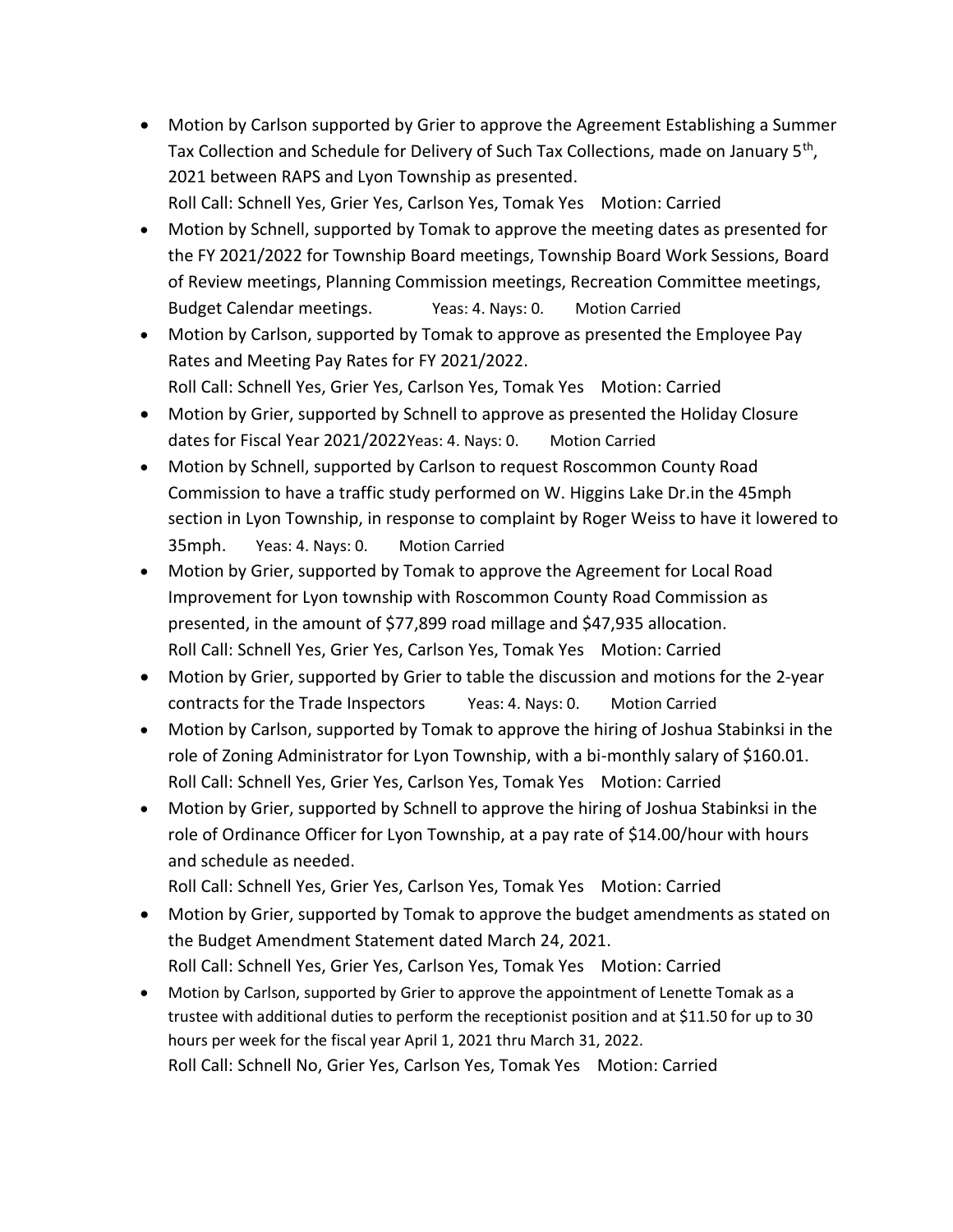**Correspondence:** email from Daniel Boggs Architect LLC requesting parcel split and parcel combination. Board will address at next work session

### **DEPARTMENT REPORTS:**

**W. Cleeves,** Fire Department: 10 runs for the month, looking to have a Citizen's Academy this fall

### **Carlson:**

Cemetery: opens April 1st

 Maintenance: started clean up in Cemetery this week, followed by the Hall, Park 27, and finish with other two parks. Will be looking into repairs of tennis court as soon as installer is back from Florida.

 Planning Commission: Will have their first meeting on May 3, 2021 to establish officers, and possibly hold a public hearing concerning rezoning of the old Dentist's office.

 Recreation Committee: will meet second week of April, have a possible new committee nominee (Rory Gnatkowski). Will also be discussing Fourth of July parade, and lining up talent for the Summer Concert series.

**Tomak:** Library - no meeting due to Covid

**Cook, HLUA:** Approved new policies for access to pumps and grinders, care & use of grinder station, and Collection system construction land use.

# **BOARD COMMENTS:**

**Clerk Schnell:** Congratulated board on working together and getting through the new board's first budget.

**Treasurer Grier:** Thanked the board also for the work on the budget. Has balanced with the County on taxes. The only taxes collected here now are personal property taxes, starting to handle delinquencies.

**Trustee Tomak:** Memorial plaque was put up last week at the cemetery in honor of Mrs. Hall, thanked the board for the hard work on the budget.

**Trustee Carlson:** Has taken on the duties of working with Maintenance Department, starting with clean up of cemetery.

**PUBLIC COMMENTS:** Brian Cook stated that all new members on the Board of Review and that they worked well together and everything went seamless. Bill Cleeves thanked the board for their work on getting the budget done. Jason Trautz asked for update on Sewer Project. Carlson stated there is a meeting Friday to look at the draft of articles incorporation.